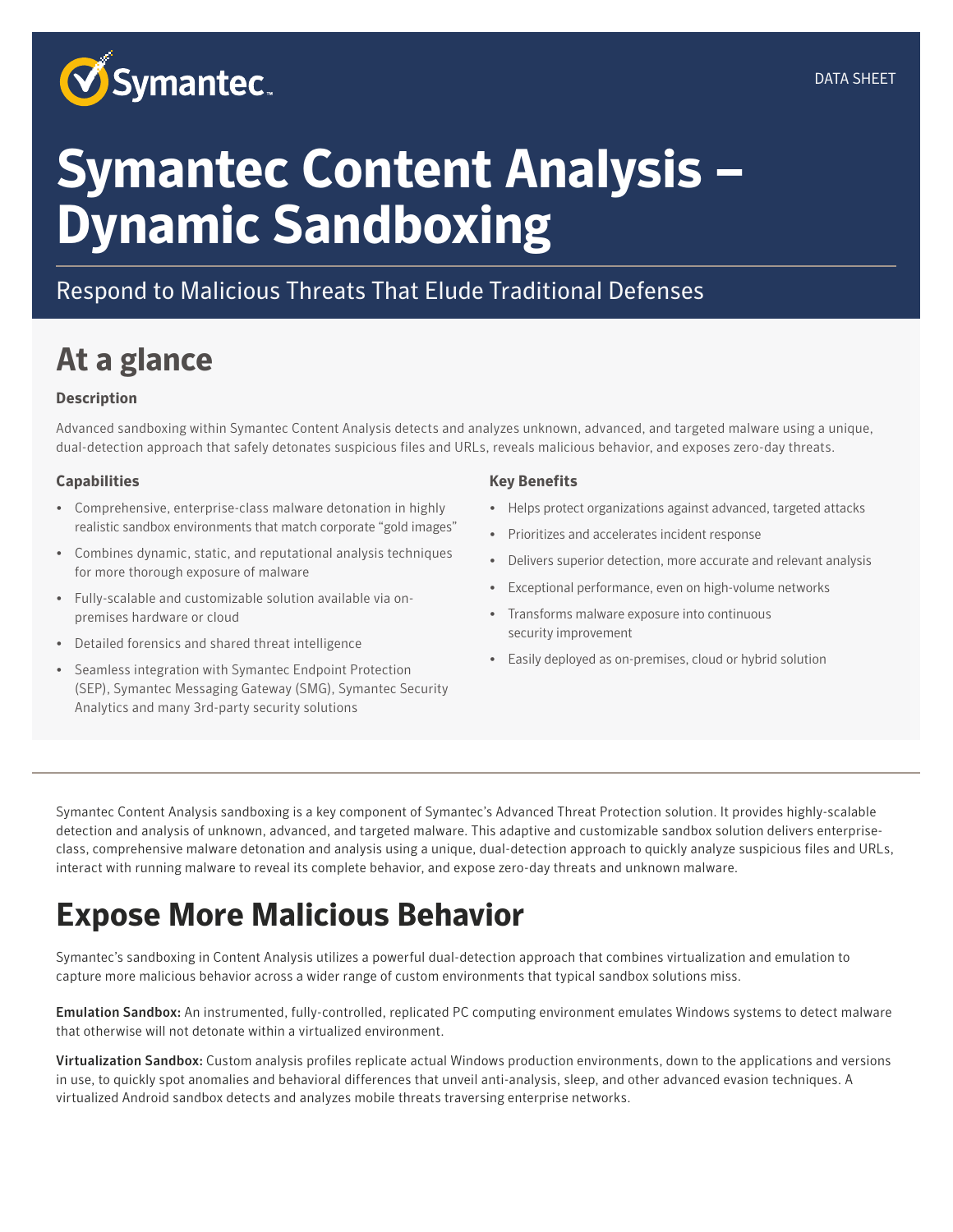#### **Multiple Detection Techniques**

Content Analysis sandboxing uses a combination of static and dynamic analysis techniques that employ standard, custom, and open source YARA patterns to unmask cleverly disguised malware. It detects packed malware and VM-aware samples that alter their behavior in an artificial environment, plus malware that attempts to wait out any sandbox analysis using short or long sleeps.

#### **Defeat Anti-Analysis at Many Levels**

Anti-analysis defeating tools – such as hook-based introspection, high-level and low-level event capture, and detection in both kernel and user modes – intercept and convert behavior into detailed forensic intelligence.

### **Interact with Running Malware**

A flexible plug-in architecture extends detection and processing by interacting with running malware, clicking through dialog boxes and installers, and generating unique post-processing analysis artifacts.

#### **Generate More Relevant Results**

Virtual machine profiles replicate multiple custom production environments, allowing security analysts to analyze threats across a range of operating systems and applications and only those that apply to their environment, reducing false positives and optimizing analyst's workloads. They can closely match their organizations' desktop environments, or "gold images", gathering intelligence on malware targeting their organizations directly or seeking to exploit specific application vulnerabilities.

### **Customized Detection and Risk Scoring**

Detection criteria, analysis parameters, firewall settings, and risk scoring can all be customized to add flexibility, unique detection, and fast response capabilities when analyzing non-traditional and targeted malware in unique production environments.

### **Adaptive Intelligence for Changing Threats**

Since Content Analysis sandboxing does not rely on static signatures, its flexible detection patterns are designed to detect polymorphic files, single-use targeted malware, and fast-changing website domains.

#### **Pattern Matching Results**

| File reputation: Malware (10)               |
|---------------------------------------------|
| Sets up autorun entry in recycle bin folder |
| <b>Connects to SMTP server</b>              |
| Generates suspicious network traffic        |
| Sends email                                 |
| Connects to possibly mailicious URL         |
| Writes to memory of system processes        |
| Modifies registry autorun entries           |
| Tries to detect VM environment              |
| Adds autostart object                       |
| Possible injector                           |
| Checks whether debugger is present          |
| Reads process memory                        |
| Connects to a search engine site            |
| Sleeps skipped                              |
| Connects to content server                  |
| SSL traffic on nonstandard port             |
|                                             |

*Clear scoring reveals malicious activity and prioritizes threats*

### **Detailed Forensics for Remediation**

Content Analysis sandboxing technology provides security defenders a comprehensive map of the damage – including both host-based and network indicators of compromise – that any malicious file or URL would cause to equivalently-configured production machines – without putting actual computers or sensitive data at risk.